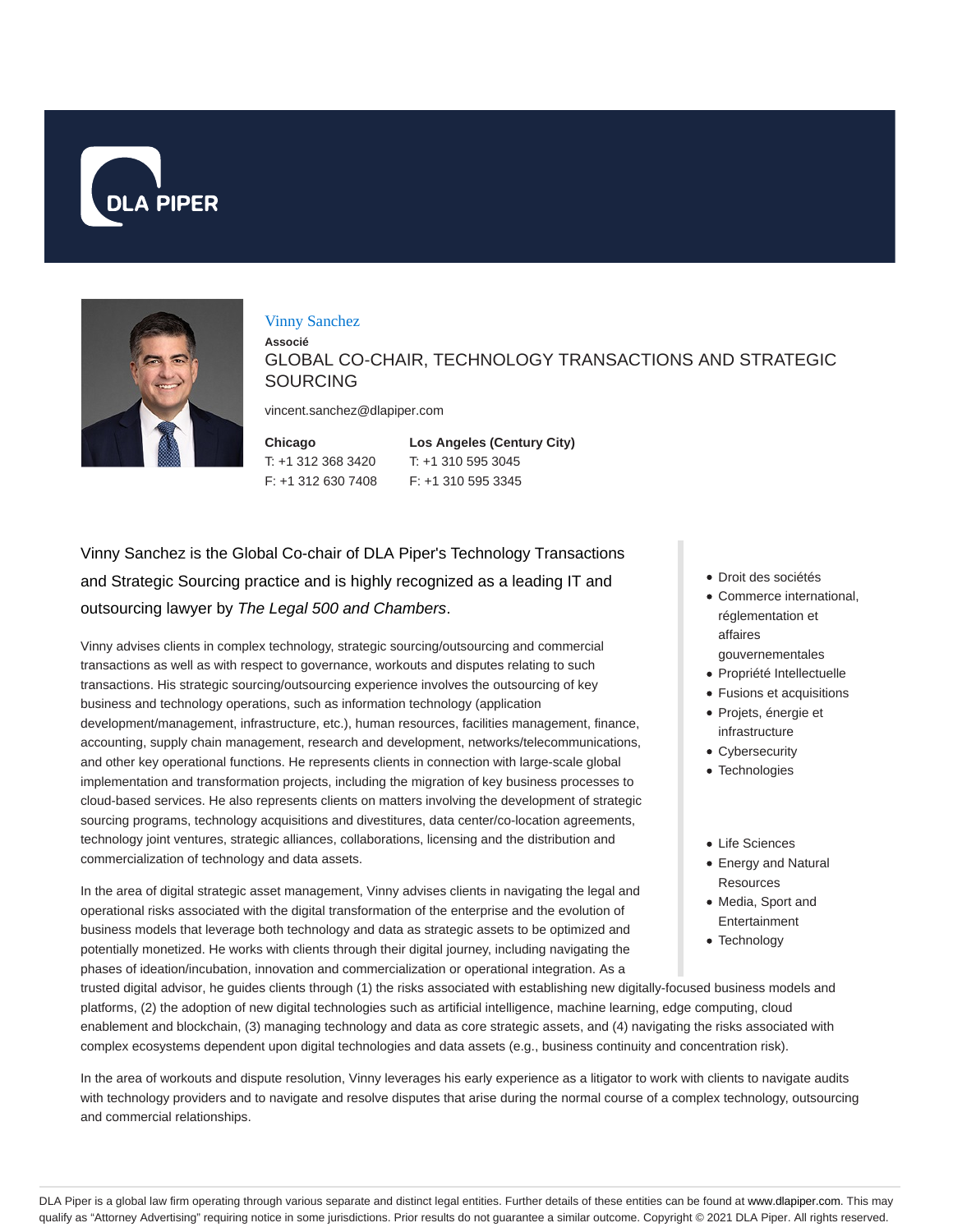## Admissions au Barreau

- California
- Illinois

#### Reconnaissance

- Chambers Global 2022 - Band 3, USA Outsourcing 2013, 2016-21 - Band 3, USA Outsourcing 2014-17 - Band 2, USA Outsourcing
- Chambers USA 2021 - Band 2, Illinois Technology & Outsourcing 2021 - Band 3, Nationwide Outsourcing 2017-20, 2012 - Band 3, Nationwide Outsourcing 2016-20 - Band 2, Illinois Technology & Outsourcing 2012-15 - Band 1, Illinois Technology & Outsourcing 2013-16 - Band 2, Nationwide Outsourcing
- The Legal 500 United States
	- 2021 Leading Lawyer, Outsourcing
	- 2021 Recommended, Technology: Transactions
	- 2015, 2017-18, 2020 Recommended, Technology: Transactions
	- 2018-20 Leading Lawyer, Outsourcing
	- 2020 Recommended, Commercial Deals & Contracts
	- 2018 Recommended, Cyber Law (including Data Privacy and Data Protection)
	- 2018 Recommended, Data Privacy and Data Protection
	- 2016-17 Recommended, Cyber Law
	- 2016-17 Recommended, Technology: Outsourcing
	- 2017 Recommended, Technology: Data Protection & Privacy
	- 2016 Recommended, M&A Middle-Market (\$500M-999M)
	- 2015 Recommended, Cyber Crime

In 2016, Vinny was named to the National Law Journal 's list of "Intellectual Property Trailblazers." The annual list recognizes legal professionals who have made significant contributions to the field of intellectual property through innovative practices, policies or technological advancements.

In 2004, the Law Bulletin Publishing Company, publisher of Chicago Daily Law Bulletin and Chicago Lawyer magazine, named Vinny one of "40 Illinois Attorneys under 40 to Watch." In 2008, the Guide to the World's Leading Technology, Media & Telecommunications Lawyers named Vinny among the preeminent IT practitioners in the world. He has been designated an Illinois Super Lawyer in research projects jointly conducted by Law & Politics and Chicago magazines.

# Éducation

- M.B.A., Northwestern University 2002
- J.D., University of Notre Dame 1994 Editor in Chief, Journal of Legislation
- B.A., University of Notre Dame 1991

# Military Experience

First Lieutenant, United States Marine Corps Reserve (1991 – 1995)